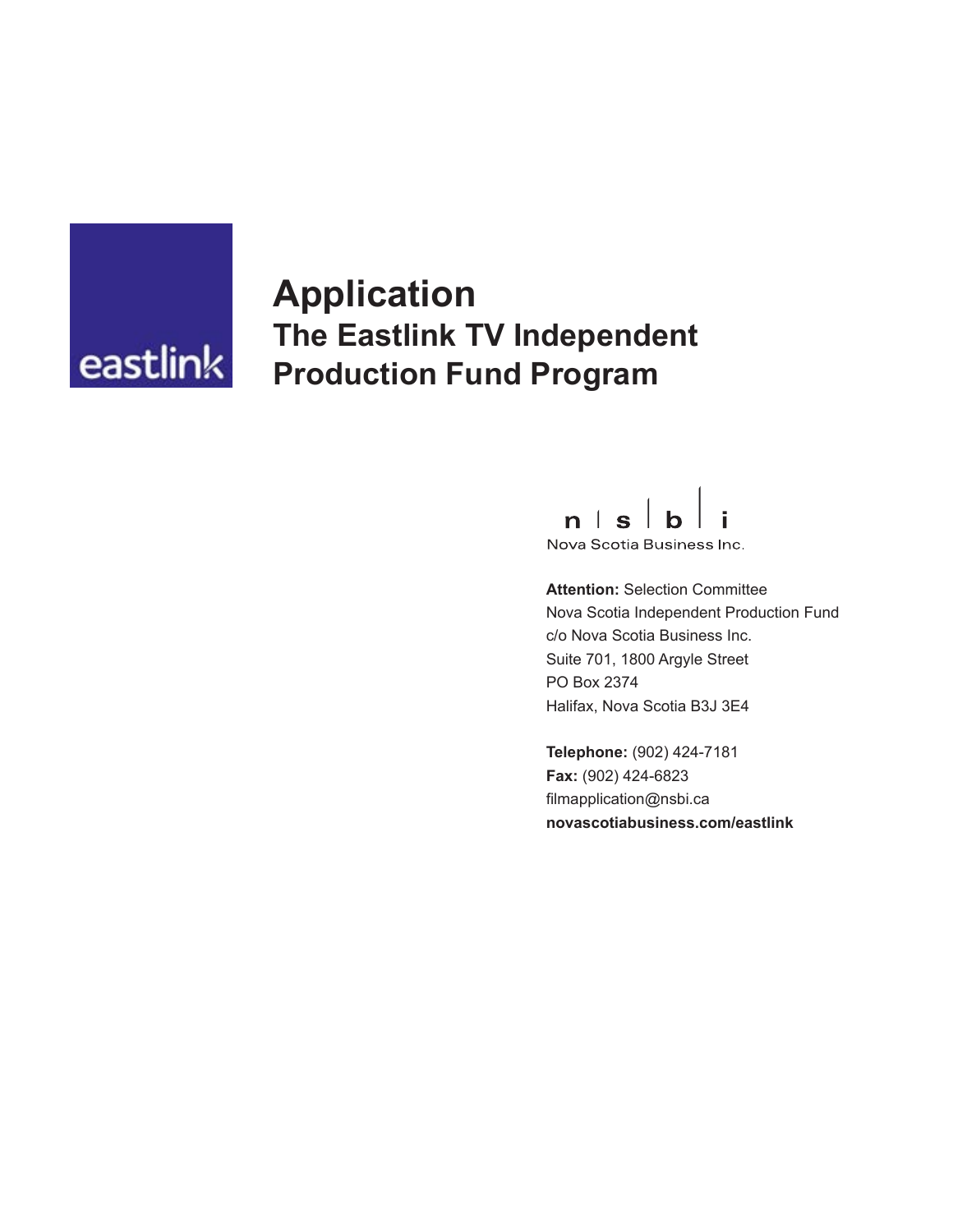**Application will be considered incomplete if form is altered in any manner.**

#### **a. General Information**

| Title of project:                                                               |  |                        |  |
|---------------------------------------------------------------------------------|--|------------------------|--|
| Company name:                                                                   |  |                        |  |
| Company contact:                                                                |  |                        |  |
| Address:                                                                        |  |                        |  |
| Phone: (enter 10 digits)                                                        |  | Fax: (enter 10 digits) |  |
| Email:                                                                          |  |                        |  |
| Is your company incorporated?                                                   |  | Yes $\Box$ No $\Box$   |  |
|                                                                                 |  |                        |  |
| Nova Scotia Company Registration Number:                                        |  |                        |  |
| Date of Incorporation/Registration (MM/YYYY):                                   |  |                        |  |
| Parent company name and contact (where applicable):                             |  |                        |  |
| Is this a co-production?<br>If so, please provide the company name and contact: |  | Yes $\Box$ No $\Box$   |  |
|                                                                                 |  |                        |  |
|                                                                                 |  |                        |  |
|                                                                                 |  |                        |  |
| Lawyer's name:                                                                  |  |                        |  |
| Lawyer's address:                                                               |  |                        |  |
| Phone: (enter 10 digits)                                                        |  | Fax: (enter 10 digits) |  |

| Accountant's name:       |                        |  |
|--------------------------|------------------------|--|
| Accountant's address:    |                        |  |
| Phone: (enter 10 digits) | Fax: (enter 10 digits) |  |

| Bank:                    |                        |  |
|--------------------------|------------------------|--|
| <b>Bank Address:</b>     |                        |  |
| Phone: (enter 10 digits) | Fax: (enter 10 digits) |  |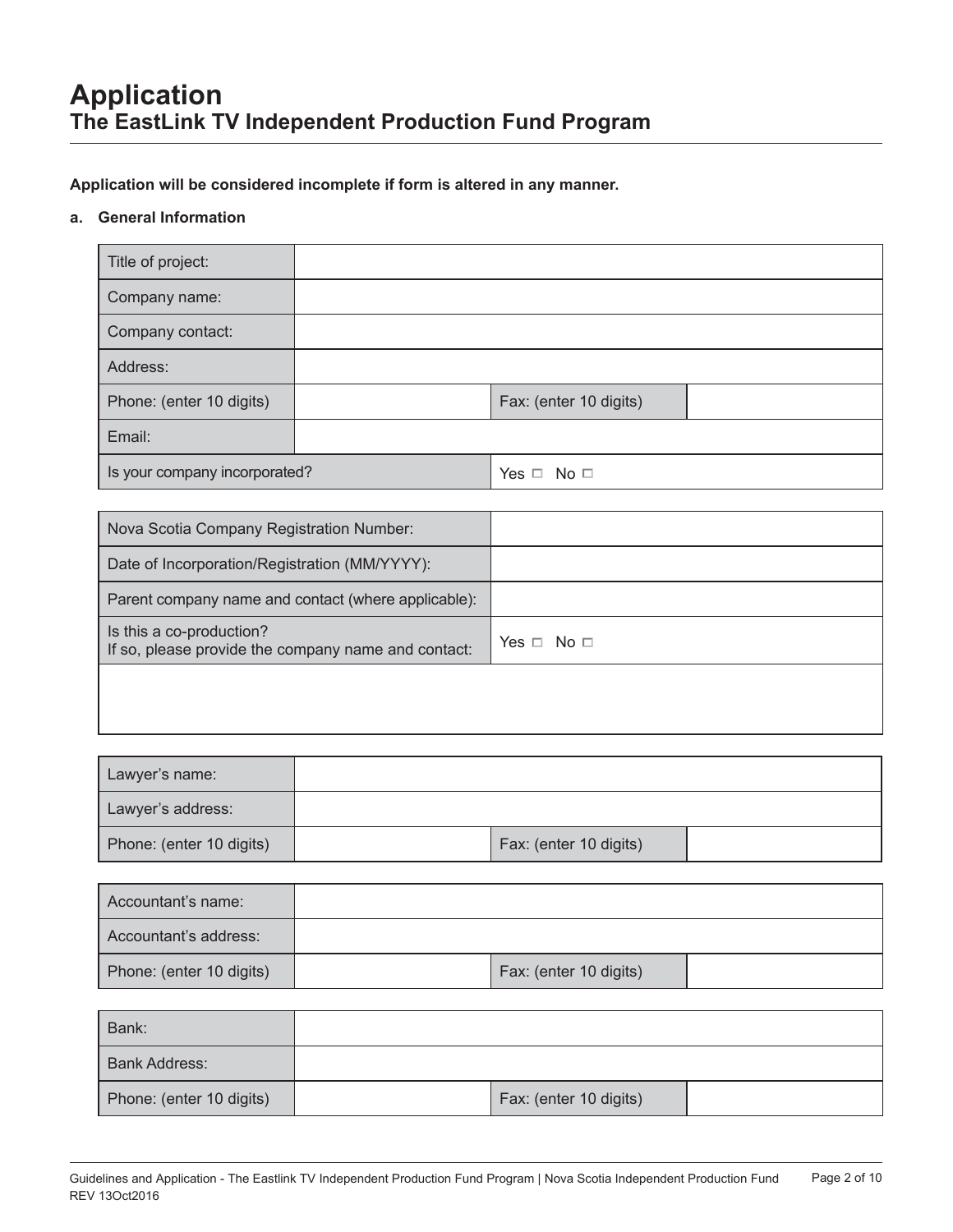#### **b. Additional Material**

Applicant must provide the following documentation:

- 1. Complete details of production, production schedule, cast and crew lists, etc.;
- 2. Detailed production budget showing **Nova Scotia labour** and **Nova Scotia expenditure** by line item;
- 3. Written confirmation that the production will be available on a platform accessible by Canadians;
- 4. Evidence of all committed production financing including tax credits and incentives calculation worksheets (**NOTE:** A minimum of 50% of the Nova Scotia Digital Animation Tax Credit, as applicable, and 100% of the Federal Tax Credit, the Nova Scotia Film and Television Production Incentive and any other provincial tax credits or incentives must be included in the financing structure as producer's equity.);
- 5. A proposed recoupment schedule;
- 6. Formal Business Plan for Production Company; (\*Note: This information is not kept on file with the Corporation. It is **mandatory** to submit a business plan with each application)
- 7. Formal Marketing Plan for Production;
- 8. (a) \*Most recent financial statement of applicant corporation and any related corporations;
	- (b) \*Incorporation certificate and Memorandum of Association and Articles of Incorporation;
	- (c) Name, address, province of residency for officers and directors (corporate register);
	- (d) \*Name, address, province of residency and number of shares (common and preferred) for all shareholders (corporate register);

(\*Note: This information will be kept confidential – **it must be provided for each application, if not on file with the Corporation. It is the responsibility of the applicant to ensure, prior to applying, that the information is on file with the Corporation. Applications not containing this information will be considered incomplete and will not be reviewed**. If a number of projects are applying for funding at the same time, one set of this information will be accepted.)

- 9. One copy of final script, where applicable;
- 10. One copy of original literary property, where applicable;
- 11. Literary property agreement(s), where applicable;
- 12. Agreement(s) pertinent to the writing of the screenplay, where applicable;
- 13. Résumés and background information of producers, writers, etc.;
- 14. Letter of permission to discuss the project with other financial participants and broadcasters/distributors;
- 15. Funding Round Application Checklist for The Eastlink TV Independent Production Fund Program;
- 16. Any additional information relevant to this application.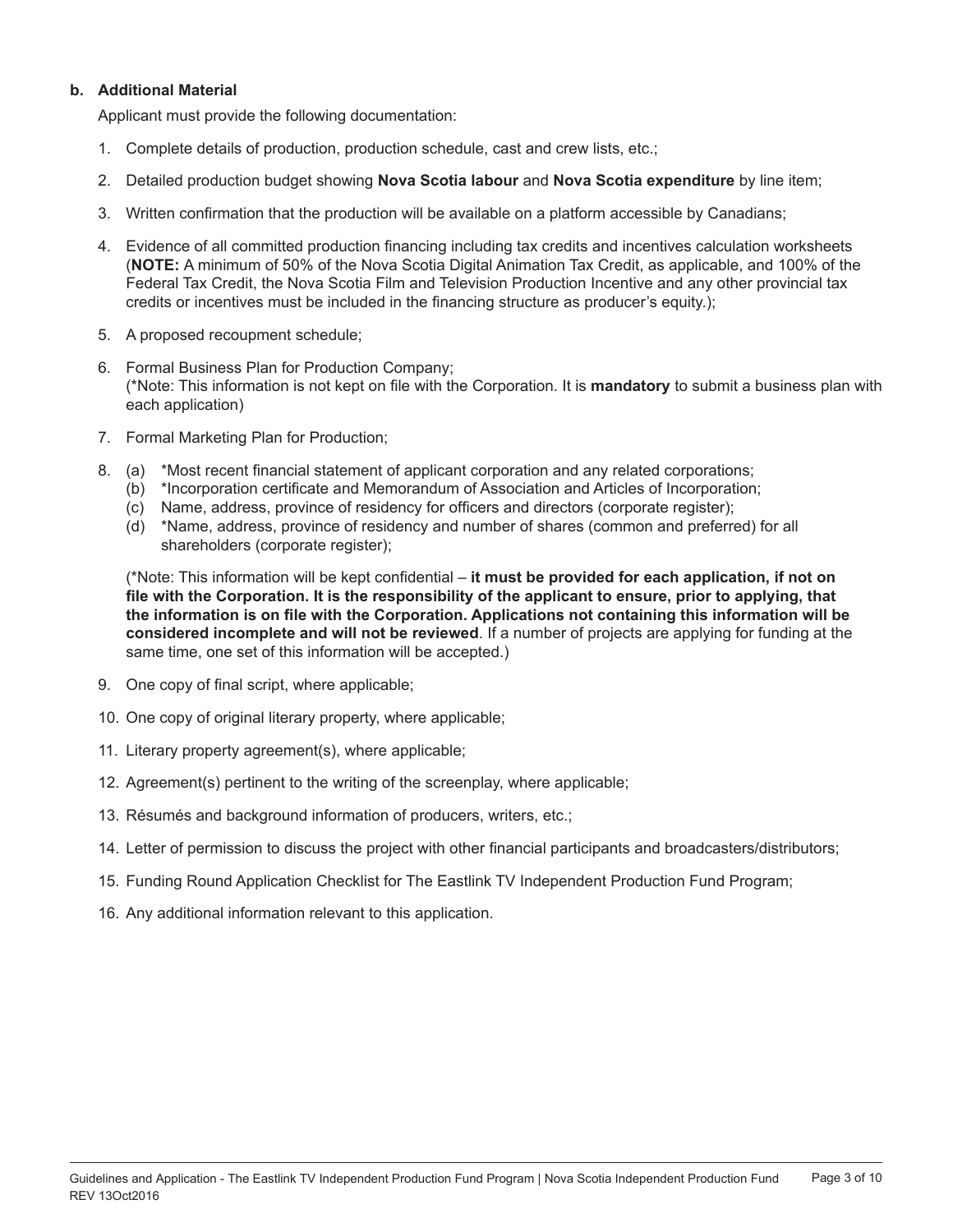### **c. Project Information**

| Screenwriter:                              |                      |
|--------------------------------------------|----------------------|
| Is the script is based on<br>another work? | Yes $\Box$ No $\Box$ |
| (Title of work)                            |                      |
| (Name of Author)                           |                      |
| (Province of Residency)                    |                      |

| <b>Confirmed Production Staff</b> | Name | Canadian Citizen/<br>Landed Immigrant | <b>NS Resident</b>               |
|-----------------------------------|------|---------------------------------------|----------------------------------|
| Producer(s)                       |      | Yes $\Box$<br>No <sub>1</sub>         | No <sub>1</sub><br>$Yes \Box$    |
|                                   |      | No <sub>1</sub><br>Yes $\Box$         | No <sub>1</sub><br>$Yes \Box$    |
|                                   |      | No <sub>1</sub><br>$Yes \Box$         | No <sub>1</sub><br>$Yes \Box$    |
| <b>Director</b>                   |      | Yes $\Box$<br>No <sub>1</sub>         | No <sub>1</sub><br>$Yes \Box$    |
| <b>Executive Producer</b>         |      | $Yes \Box$<br>No <sub>1</sub>         | $Yes \Box$<br>No <sub>1</sub>    |
| <b>Production Manager</b>         |      | Yes $\Box$<br>No <sub>1</sub>         | No <sub>1</sub><br>$Yes \Box$    |
| Director of Photography           |      | No <sub>1</sub><br>Yes $\Box$         | No <sub>1</sub><br>$Yes \Box$    |
| Prod. Design./Art Dir.            |      | Yes $\Box$<br>No <sub>1</sub>         | No <sub>1</sub><br>$Yes \Box$    |
| Sound Design/Post Audio           |      | Yes $\Box$<br>No <sub>1</sub>         | No <sub>1</sub><br>$Yes \Box$    |
| Editor                            |      | $Yes \Box$<br>No <sub>1</sub>         | No <sub>1</sub><br>$Yes \Box$    |
| <b>Music Composer</b>             |      | Yes $\Box$<br>No <sub>1</sub>         | No <sub>1</sub><br>$Yes \Box$    |
| Writer                            |      | Yes $\Box$<br>No <sub>1</sub>         | No <sub>1</sub><br>Yes $\Box$    |
| Researcher                        |      | Yes $\Box$<br>No <sub>1</sub>         | No <sub>1</sub><br>Yes $\Box$    |
| Principal Performer(s)            |      | No <sub>1</sub><br>Yes $\Box$         | No <sub>1</sub><br>Yes $\Box$    |
|                                   |      | Yes $\Box$<br>No <sub>1</sub>         | No <sub>1</sub><br>Yes $\Box$    |
|                                   |      | No <sub>1</sub><br>Yes $\Box$         | No <sub>1</sub><br>Yes $\square$ |

| <b>Project Category</b> | Mini-series | Series | Pilot |
|-------------------------|-------------|--------|-------|
|-------------------------|-------------|--------|-------|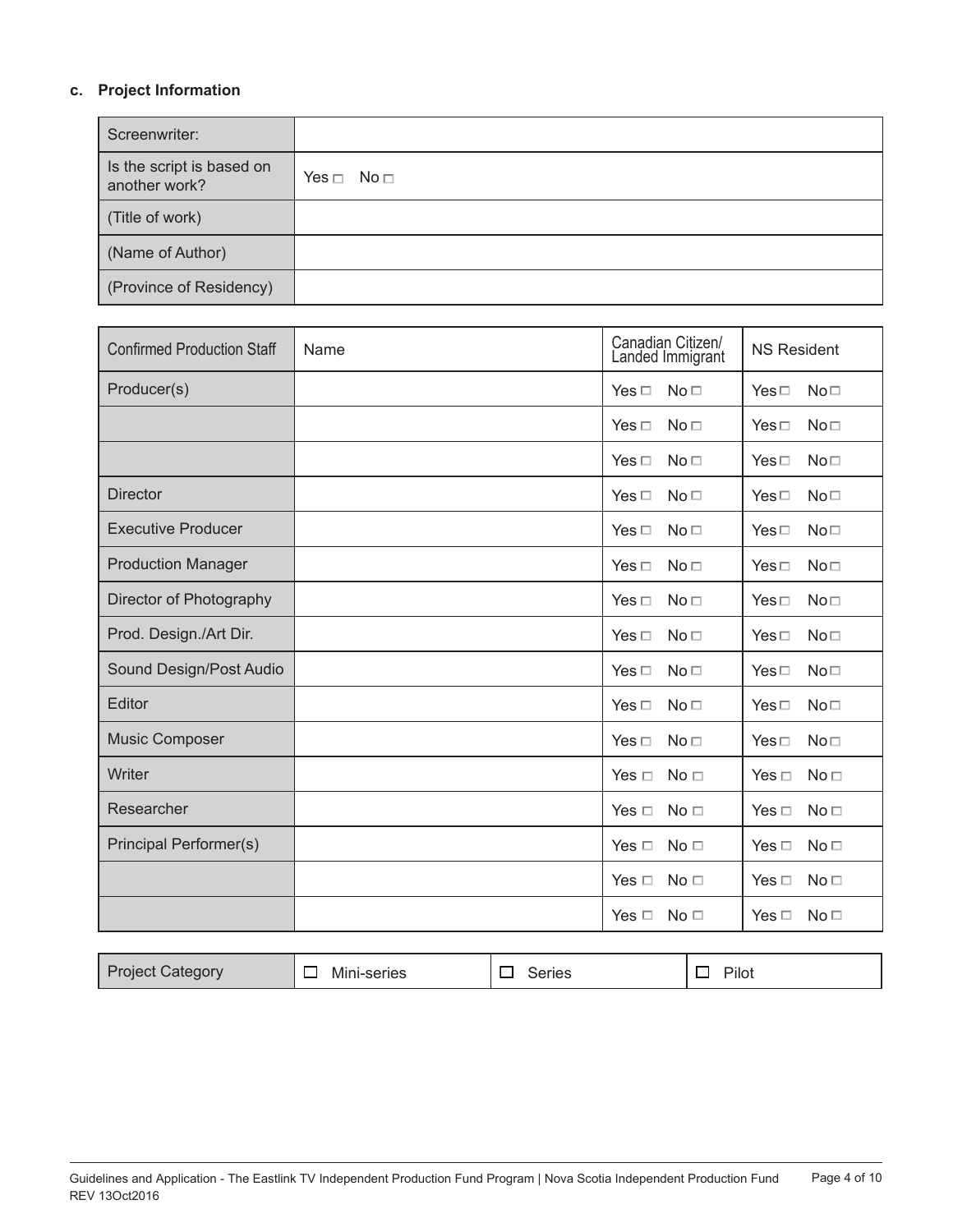| <b>Original Version:</b><br>English |             | French      | English        |
|-------------------------------------|-------------|-------------|----------------|
|                                     | 16mm        | 35mm<br>ப   | Video          |
|                                     | Inch Color: | # Segments: | Length in Min: |

| Proposed dates and specific locations for shooting:             |  |                       |  |
|-----------------------------------------------------------------|--|-----------------------|--|
| (a) Within Nova Scotia (specify):                               |  | Yes $\square$<br>No □ |  |
| Dates (DD/MM/YYYY):                                             |  |                       |  |
| Locations:                                                      |  |                       |  |
| Total # of days shooting in Halifax Regional Municipality:      |  |                       |  |
| Total # of days shooting outside Halifax Regional Municipality: |  |                       |  |
| (b) Outside Nova Scotia (specify):<br>Yes $\Box$ No $\Box$      |  |                       |  |
| Dates (DD/MM/YYYY):                                             |  |                       |  |
| Locations:                                                      |  |                       |  |

Studios, Laboratories and Post-Production Facilities: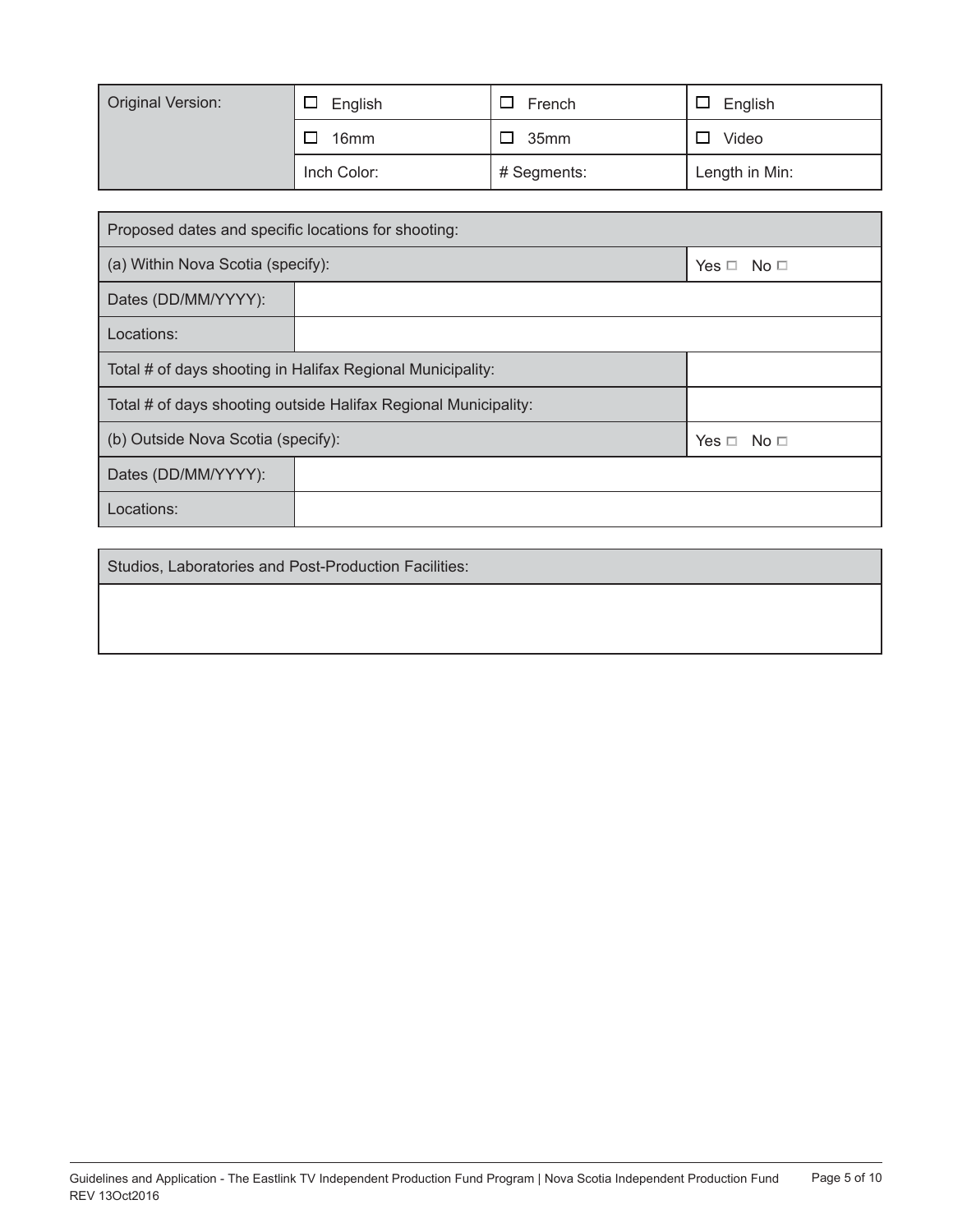| Project Financing: (rounded to nearest dollar): |                                                          |               | Projected \$: | Committed \$: |
|-------------------------------------------------|----------------------------------------------------------|---------------|---------------|---------------|
| Nova Scotia Independent Production Fund         |                                                          |               |               |               |
| Canada Media Fund                               |                                                          |               |               |               |
| Distributor/Sales Agent (Cdn). Specify:         |                                                          |               |               |               |
|                                                 |                                                          |               |               |               |
| Distributor/Sales Agent (Foreign). Specify:     |                                                          |               |               |               |
|                                                 |                                                          |               |               |               |
| Broadcaster. Specify:                           |                                                          |               |               |               |
|                                                 |                                                          |               |               |               |
| Other Investment/Financing. Specify:            |                                                          |               |               |               |
|                                                 |                                                          |               |               |               |
| Producer (deferred)                             |                                                          |               |               |               |
| Producer (cash)                                 |                                                          |               |               |               |
| Tax Credits & Incentives*                       | a) Federal Tax Credit                                    |               |               |               |
|                                                 | b) Other Tax Credit                                      |               |               |               |
|                                                 | c) NS Film and Television<br><b>Production Incentive</b> |               |               |               |
|                                                 |                                                          | <b>TOTALS</b> | \$0.00        | \$0.00        |

| <b>TOTAL BUDGET FOR PRODUCTION</b>     |  |
|----------------------------------------|--|
| Nova Scotia Expenditure                |  |
| Nova Scotia Labour                     |  |
| Total Labour (for co-productions only) |  |

\*considered as equity investment by Producer and a minimum of 50% of the Nova Scotia Digital Animation Tax Credit, as applicable, and 100% of the Federal Tax Credit, the Nova Scotia Film and Television Production Incentive and any other provincial tax credits or incentives must be included in the financing structure.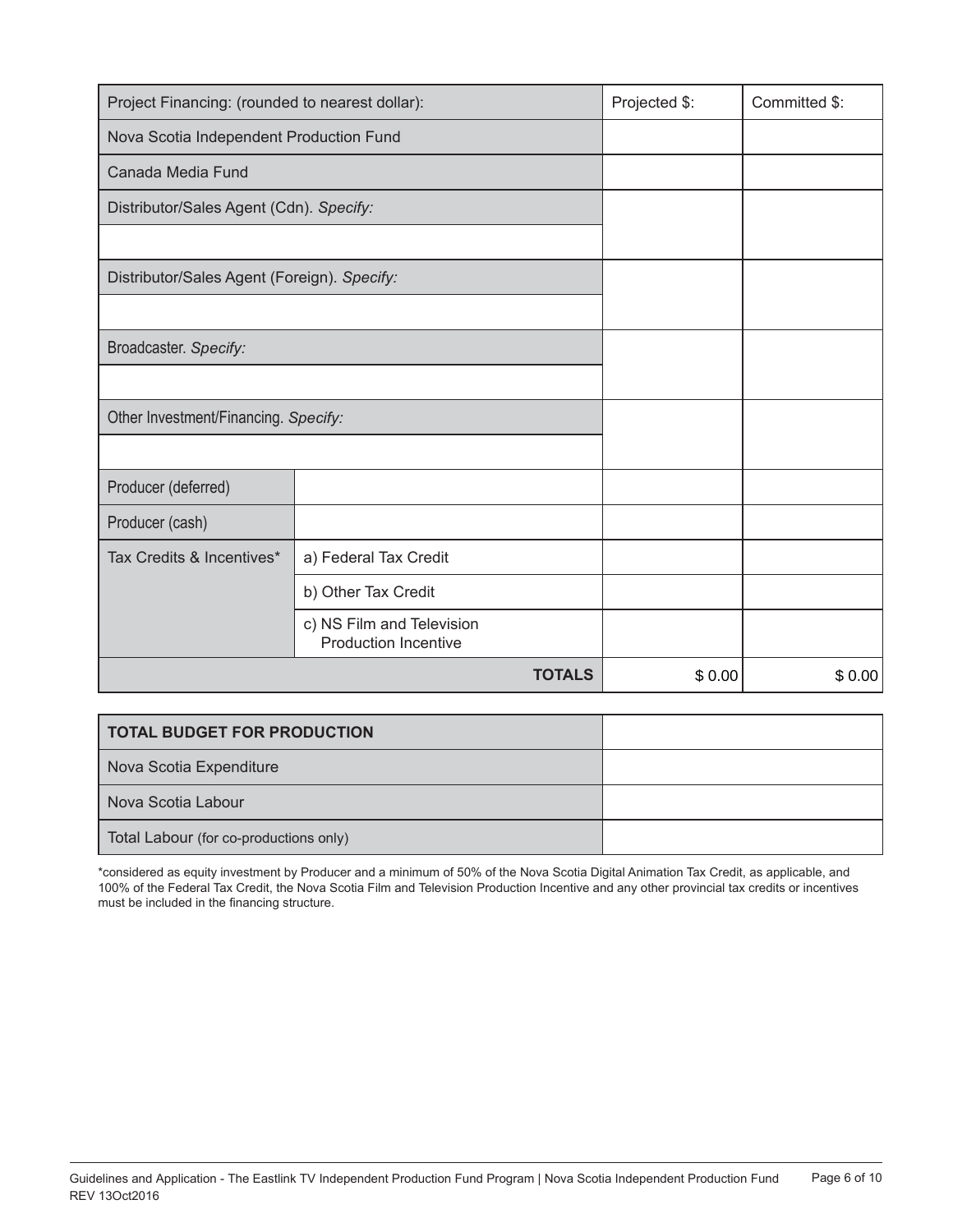| Are you including all of the the Nova Scotia Digital Animation Tax Credit,<br>as applicable, in your financing scenario?                                                                                              |                                                                                                                                                                                                                                                                                                                                                     |                   | Yes $\Box$ No $\Box$ |  |
|-----------------------------------------------------------------------------------------------------------------------------------------------------------------------------------------------------------------------|-----------------------------------------------------------------------------------------------------------------------------------------------------------------------------------------------------------------------------------------------------------------------------------------------------------------------------------------------------|-------------------|----------------------|--|
| (a) If not, list the amount of Nova Scotia Digital Animation Tax Credit not included. (\$):                                                                                                                           |                                                                                                                                                                                                                                                                                                                                                     |                   |                      |  |
|                                                                                                                                                                                                                       | (b) Detailed specific explanation of how the funds will be allocated towards corporate infrastructure (e.g.<br>acquisition of specific capital assets, salaries of corporate staff, business skills development, and implementation<br>of a diversity policy). Please note that it is not sufficient to list "corporate overhead" as an allocation. |                   |                      |  |
| Allocation                                                                                                                                                                                                            |                                                                                                                                                                                                                                                                                                                                                     |                   | Amount               |  |
|                                                                                                                                                                                                                       |                                                                                                                                                                                                                                                                                                                                                     |                   |                      |  |
|                                                                                                                                                                                                                       |                                                                                                                                                                                                                                                                                                                                                     |                   |                      |  |
|                                                                                                                                                                                                                       |                                                                                                                                                                                                                                                                                                                                                     |                   |                      |  |
|                                                                                                                                                                                                                       |                                                                                                                                                                                                                                                                                                                                                     |                   |                      |  |
|                                                                                                                                                                                                                       |                                                                                                                                                                                                                                                                                                                                                     |                   |                      |  |
| <b>Completion Guarantor's</b><br>name:                                                                                                                                                                                |                                                                                                                                                                                                                                                                                                                                                     |                   |                      |  |
| Address:                                                                                                                                                                                                              |                                                                                                                                                                                                                                                                                                                                                     |                   |                      |  |
| Phone:                                                                                                                                                                                                                |                                                                                                                                                                                                                                                                                                                                                     | Fax:              |                      |  |
|                                                                                                                                                                                                                       | Has this project received previous financial assistance other than as listed above?                                                                                                                                                                                                                                                                 |                   | $Yes \Box No \Box$   |  |
| (a) Amount:                                                                                                                                                                                                           |                                                                                                                                                                                                                                                                                                                                                     |                   |                      |  |
| From whom:                                                                                                                                                                                                            |                                                                                                                                                                                                                                                                                                                                                     |                   |                      |  |
| (b) Amount:                                                                                                                                                                                                           |                                                                                                                                                                                                                                                                                                                                                     | Date:             |                      |  |
| From whom:                                                                                                                                                                                                            |                                                                                                                                                                                                                                                                                                                                                     |                   |                      |  |
| Has this project had any other title(s)? If yes, specify:                                                                                                                                                             |                                                                                                                                                                                                                                                                                                                                                     |                   | Yes $\Box$ No $\Box$ |  |
|                                                                                                                                                                                                                       |                                                                                                                                                                                                                                                                                                                                                     |                   |                      |  |
| The undersigned certifies that the information provided herein and attached is accurate and complete<br>and that he/she has read and complied with The Eastlink TV Independent Production Fund Program<br>guidelines. |                                                                                                                                                                                                                                                                                                                                                     |                   |                      |  |
|                                                                                                                                                                                                                       |                                                                                                                                                                                                                                                                                                                                                     |                   |                      |  |
| Signature                                                                                                                                                                                                             |                                                                                                                                                                                                                                                                                                                                                     | <b>Print Name</b> |                      |  |
| Date:                                                                                                                                                                                                                 |                                                                                                                                                                                                                                                                                                                                                     |                   |                      |  |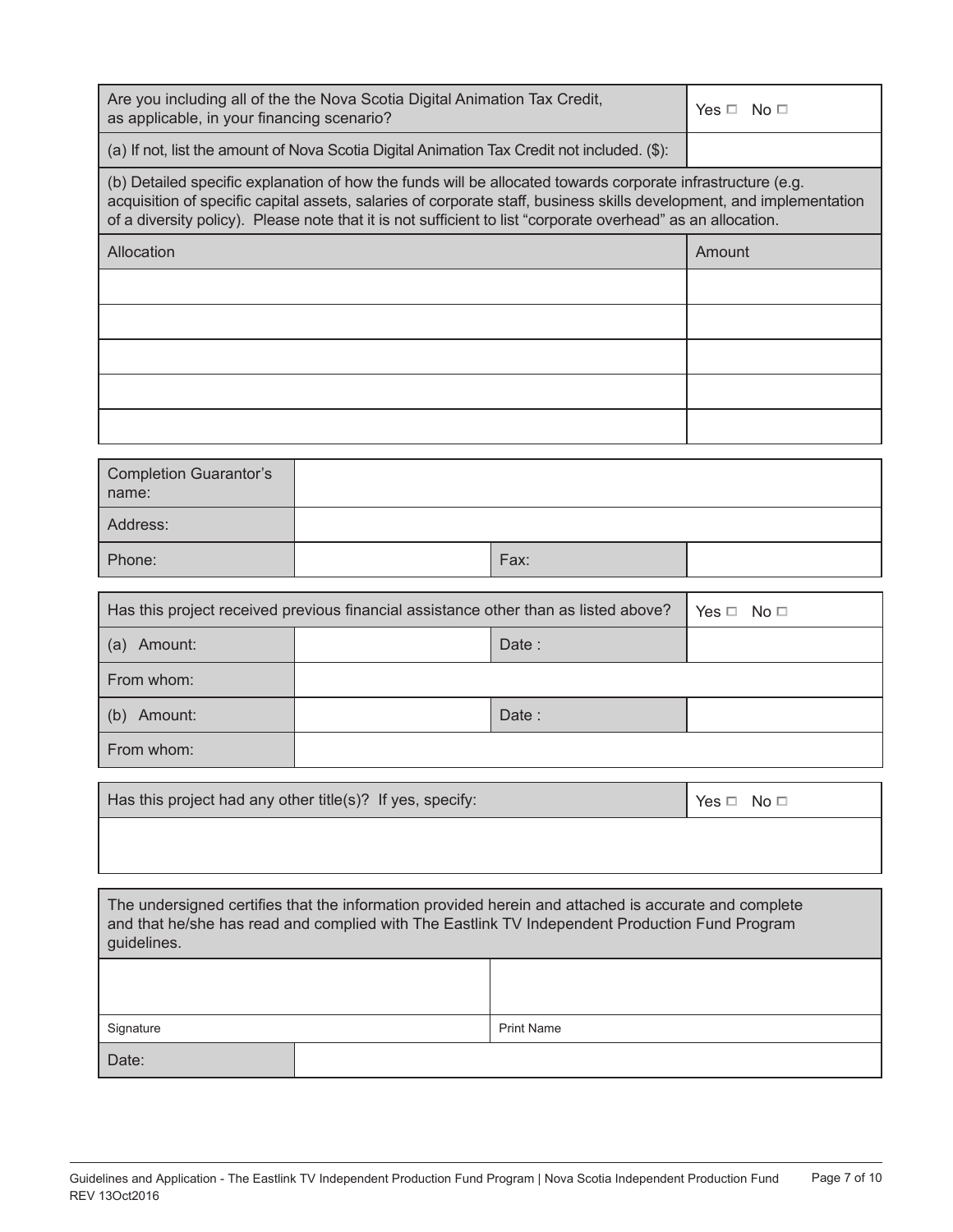A related party transaction is a payment from the production budget to non-arm's length parties. Generally speaking this includes:

- All payments to producers (producers' fees; travel expenses; other fees paid back to producer i.e. if producer is also the director; etc.);
- All costs related to the Applicant, its parent, subsidiary or affiliated company, or a legal entity that is under the direction, ownership or control of a shareholder, director or employee of the foregoing and all persons or entities employed by these entities (i.e. corporate overhead; producer-owned equipment and services);
- All payments to immediate family members and persons or entities employed by any of the above (i.e. in-house staff paid from production budget);
- All Broadcaster-owned equipment and services (i.e. cameras, editing equipment, etc.); Broadcaster in-house technical staff; Broadcaster post house affiliated costs; and any other fees paid back to a Broadcaster (including Broadcaster interim financing).

#### **Applicant Costs:**

| <b>Budget Account #</b> | Description | Budget Amount in CAD \$ |
|-------------------------|-------------|-------------------------|
|                         |             |                         |
|                         |             |                         |
|                         |             |                         |
|                         |             |                         |
|                         |             |                         |
|                         |             |                         |
|                         |             |                         |
|                         | Sub-total   | \$0.00                  |

#### **Broadcaster Costs:**

All Broadcaster-owned equipment and services (i.e. cameras, editing equipment, etc.); Broadcaster in-house technical staff; Broadcaster post house affiliated costs; and any other fees paid back to a Broadcaster (including Broadcaster interim financing).

| Budget Account # | Description | Budget Amount in CAD \$ |
|------------------|-------------|-------------------------|
|                  |             |                         |
|                  |             |                         |
|                  |             |                         |
|                  |             |                         |
|                  |             |                         |
|                  |             |                         |
|                  |             |                         |
| Sub-total        |             | \$0.00                  |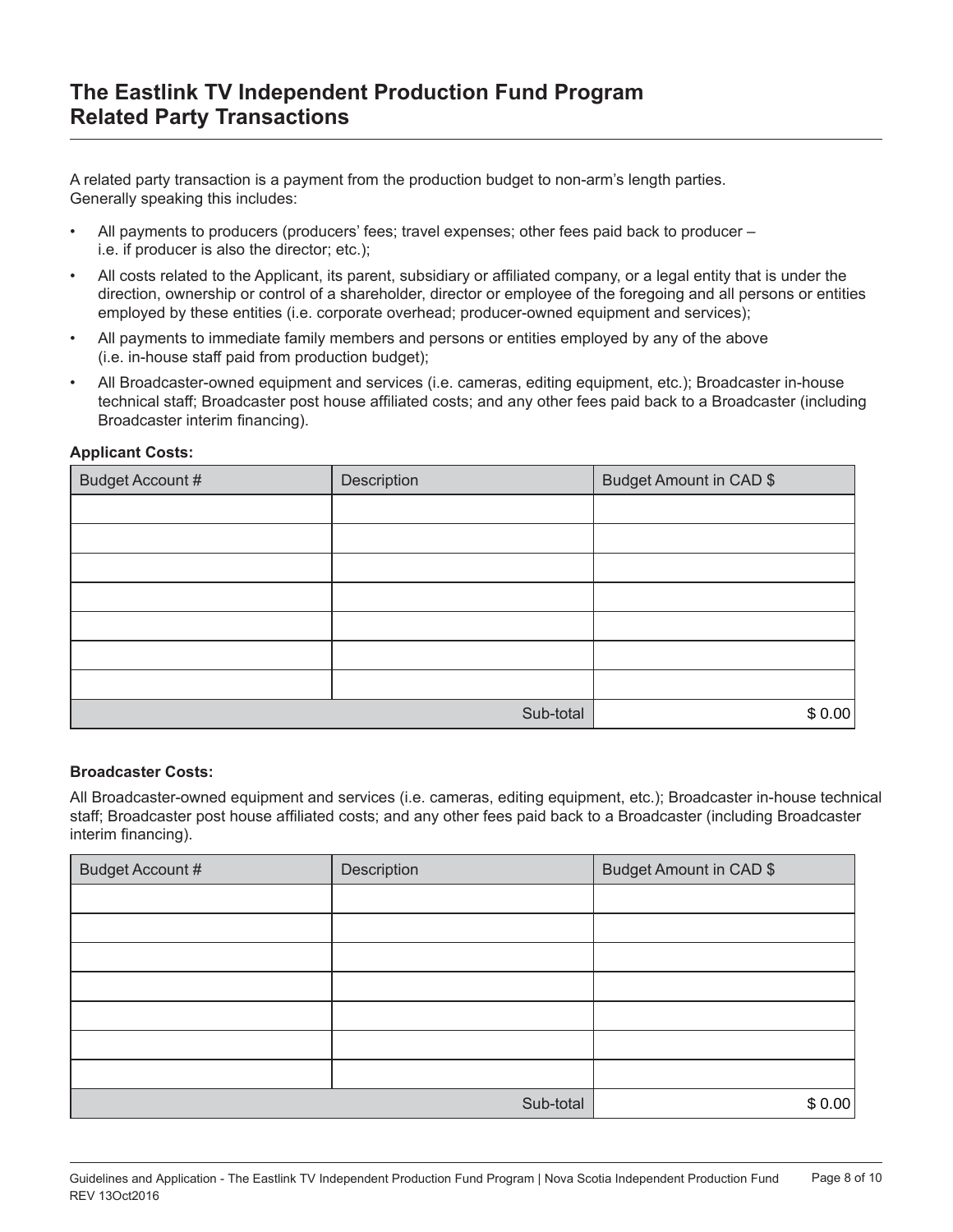#### **Other investor costs:**

All other investors (i.e. services as equity) and interim financiers (i.e. service charges).

| Budget Account #     | Description | Budget Amount in CAD \$ |
|----------------------|-------------|-------------------------|
|                      |             |                         |
|                      |             |                         |
|                      |             |                         |
|                      |             |                         |
|                      |             |                         |
|                      |             |                         |
|                      |             |                         |
| Sub-total            |             | \$0.00                  |
| <b>TOTAL RELATED</b> |             | \$0.00                  |